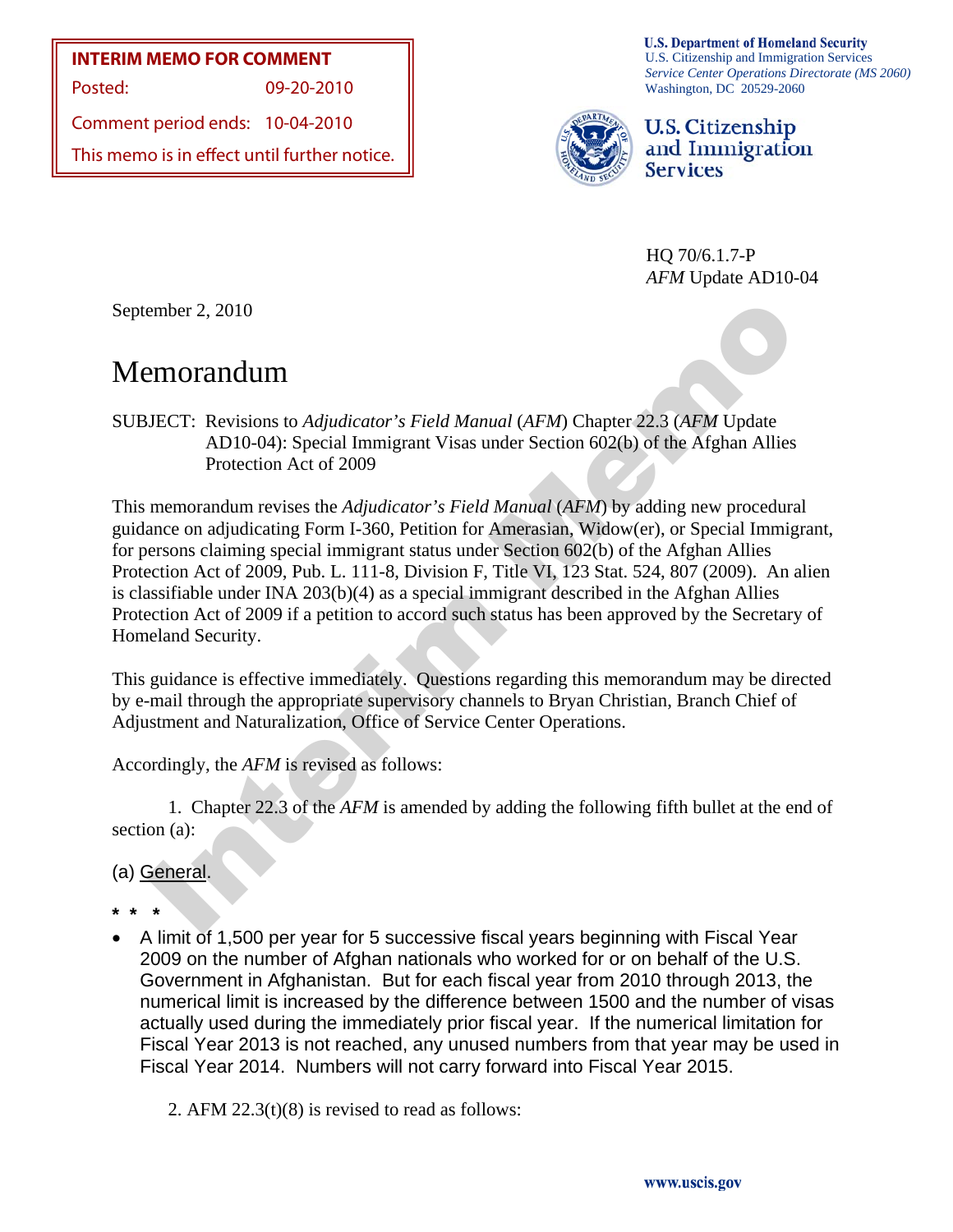Special Immigrant Visas under Section 602(b) of the Afghan Allies Protection Act of 2009 *AFM* Update AD10-04 Page 2

(8) Eligibility to Adjust Status in the United States. Petitioners under this category may not file for adjustment of status concurrently. Section 245(c)(7) of the Immigration and Nationality Act (INA) provides that employment-based immigrants (including special immigrants) are ineligible to adjust status unless they are in a lawful nonimmigrant status. However, section 602(b)(9) of Public Law 111-8 waives three adjustment ineligibilities – section  $245(c)(2)$ , (7) and (8) – for section 1244 and section 602(b) petitioners who were either paroled into the United States or admitted as nonimmigrants. Therefore, a paroled or admitted alien may apply for and obtain adjustment under section 602(b) even if the alien is not *currently* maintaining a lawful status and even if he or she has failed to maintain a lawful status in the past.

All approved petitioners and dependents must have successfully completed all appropriate security checks as determined by the Department of Homeland Security prior to final issuance of an immigrant visa number.

- 3. AFM  $22.3(t)(9)$  is revised to read as follows:
- (9) Immigrant Visa Classifications.
- SQ-1 Special Immigrant Iraqi or Afghan Employee (Principal)
- SQ-2 Spouse of SQ-1
- SQ-3 Child of SQ-1
- SQ-6 Special Immigrant Iraqi or Afghan Employee (Principal Adjusting Status in the United States)
- SQ-7 Spouse of SQ-6
- SQ-8 Child of SQ-6
	- 4. Chapter 22.3 of the *AFM* is amended by adding a section (u) as follows:

## (u) Afghan National Who Worked for or on Behalf of the U.S. Government in Afghanistan.

iection 602(b) petitioners who were either paroled into the United States or admitted<br>as nonimingrants. Therefore, a paroled or admitted alien may apply for and obtain<br>digiustment under section 602(b) even if the alien is (1) General. Section 602(b) of the Afghan Allies Protection Act of 2009, Public Law 111-8, Division F, Title VI, creates a new special immigrant category under section 101(a)(27) of the Immigration and Nationality Act (8 U.S.C. 1101(a)(27)) for Afghan nationals who worked for or on behalf of the U.S. Government in Afghanistan. The President signed the Afghan Allies Protection Act of 2009 into law on March 11, 2009.

(2) Background. Section 602(b) of the Afghan Allies Protection Act of 2009 authorizes 1,500 special immigrant visas for Afghan employees and contractors each year for Fiscal Years 2009 through 2013. This provision creates a new category of special immigrant visas for Afghan nationals who meet the stated eligibility requirements.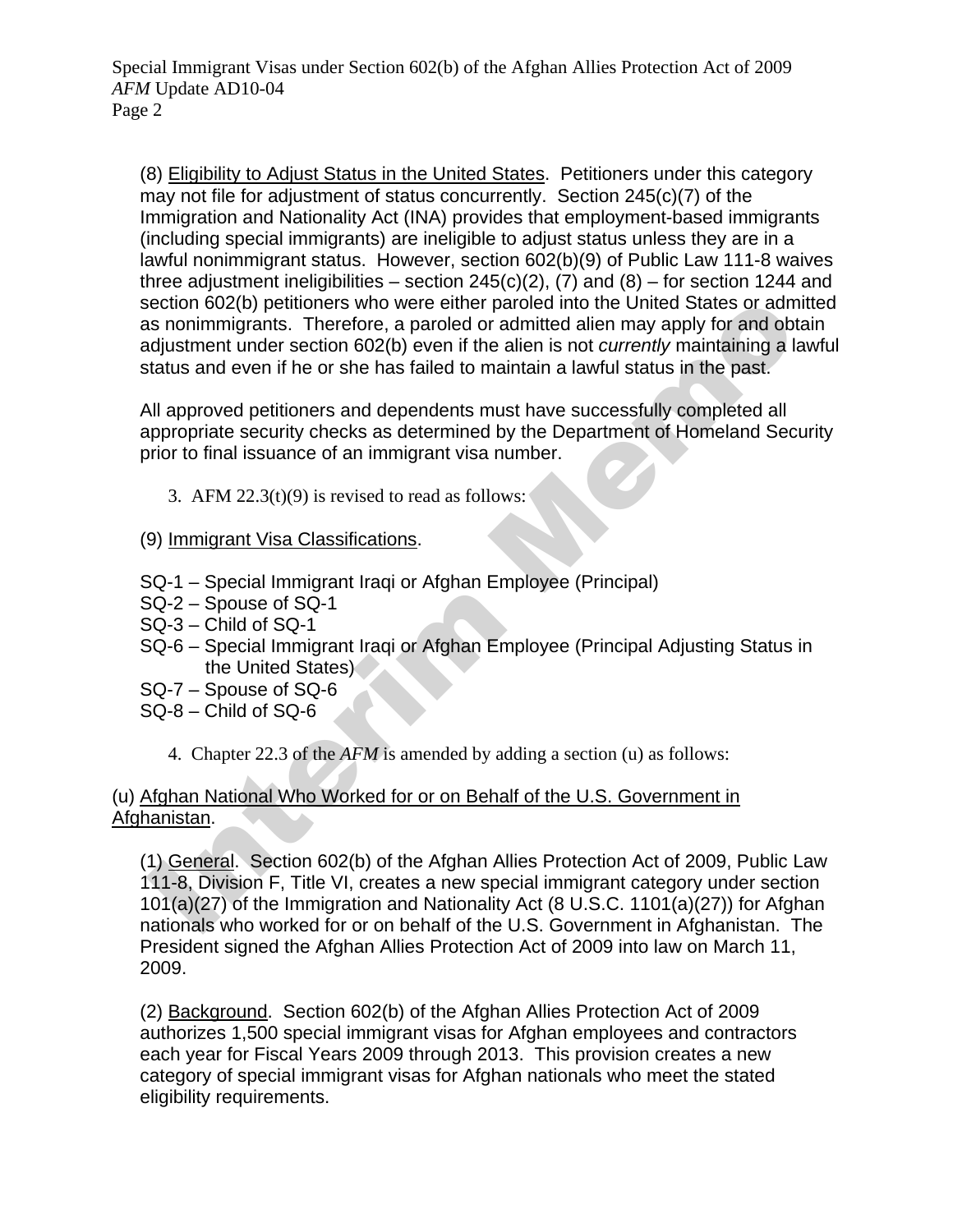Special Immigrant Visas under Section 602(b) of the Afghan Allies Protection Act of 2009 *AFM* Update AD10-04 Page 3

(3) Eligibility of the Principal Alien. To obtain approval of a petition for special immigrant status under the Afghan Allies Protection Act of 2009, a self-petitioning alien must establish that he or she:

(A) Is a citizen or national of Afghanistan;

(B) Was or is employed by or on behalf of the United States Government in Afghanistan on or after October 7, 2001, for not less than one year;

(B) Was or is employed by or on behalf of the United States Government in<br>
Afghanistan on or after October 7, 2001, for not less than one year;<br>
(C) Provided faithful and valuable service to the United States Government,<br> (C) Provided faithful and valuable service to the United States Government, which is documented in a positive recommendation or evaluation from the alien's senior supervisor, or the individual currently occupying that position, or a more senior individual, if the alien's senior supervisor has left the employer or left Afghanistan. The recommendation must be accompanied by the approval of the Chief of Mission (COM) or designee of the COM based upon an independent review of records maintained by the U.S. Government or hiring organization or entity to confirm employment and faithful and valuable service [**Note:** Under Department of State policy as stated at 9 FAM 42.32(d)(11), the Chief of Mission will approve the recommendation only if made by a U.S. citizen or national (or endorsed by the U.S. citizen or national responsible for the contract under which the petitioner's service was provided)] ;

(D) Has experienced or is experiencing an ongoing serious threat as a consequence of the alien's employment by the U.S. Government, as documented by a risk assessment conducted by the COM or the designee of the COM;

(E) Has cleared a background check and appropriate screening as determined by the Secretary of Homeland Security; and

(F) Is otherwise eligible to receive an immigrant visa and is otherwise admissible to the United States for permanent residence. In the determination of such admissibility, the grounds for inadmissibility specified in INA 212(a)(4) (8 U.S.C. 1182(a)(4)) relating to "public charge" shall not apply.

### (4) Spouses and Children.

(A) General. The spouse or child accompanying or following to join a principal immigrant may be accorded the same special immigrant classification as the principal alien.

(B) Deceased Principal. Section 602(b)(2)(C) allows a surviving spouse and children to continue to remain eligible for special immigrant status if the principal alien described in Chapter 22.3(u)(3) had a visa petition approved under section 602(b) of the Afghan Allies Protection Act, but died after the approval. The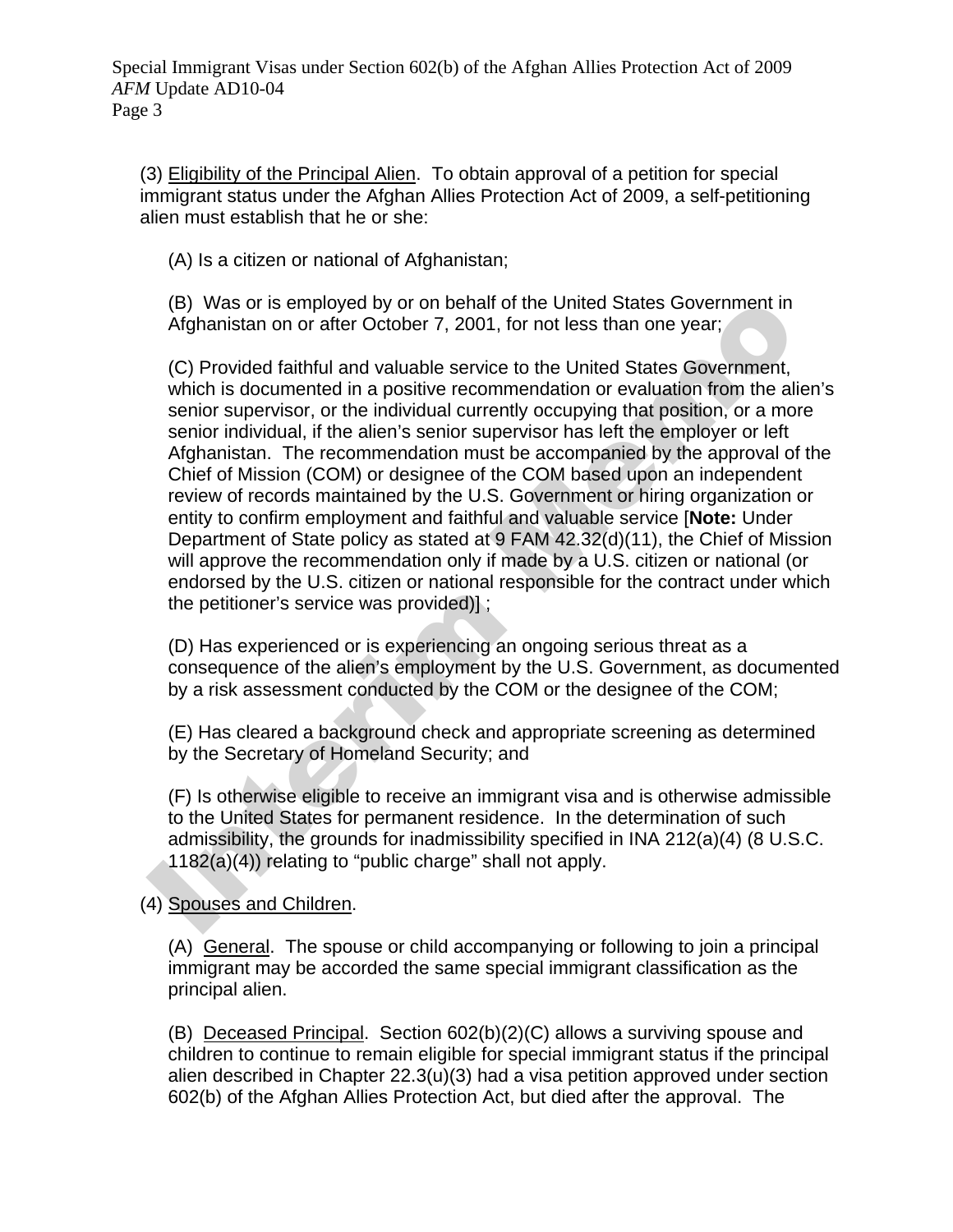Special Immigrant Visas under Section 602(b) of the Afghan Allies Protection Act of 2009 *AFM* Update AD10-04 Page 4

eligibility of the surviving spouse and children is also affected by new section 204(l) of the Act, as amended by section 568(d) of Public Law 111-83, since the surviving spouse and children are derivative beneficiaries of a petition filed under section 203(b) of the Act. In light of the interrelationship between section 602(b)(2)(C) and section 204(l):

(i) A *pending* visa petition under section 602(b) may be approved, despite the death of the principal alien while the petition is pending; and (ii) After the death of the principal alien, USCIS may favorably exercise discretion to reinstate the approval of a visa petition under section 602(b).

#### (5) Filing Requirements.

(A) General. An Afghan citizen or national who has worked for or on behalf of the U.S. Government may file this petition on his or her own behalf. The petitioner may also file the petition through an agent acting on the petitioner's behalf. The petitioner (or agent) must file Form I-360 with the Nebraska Service Center.

(B) Supporting Documentation. Form I-360 must be filed with:

(i) A copy of the petitioner's passport, birth certificate, or national identification card showing that the petitioner is a citizen or national of Afghanistan, along with a certified English translation, if the document is in a foreign language;

death of the principal alien while the petition is pending; and<br>
(ii) After the death of the principal alien, USCIS may favorably exercise<br>
discretion to reinstate the approval of a visa petition under section 602(b).<br>
5) (ii) A positive recommendation or evaluation from the petitioner's senior supervisor or the individual occupying the supervisor's position, or a more senior individual if the senior supervisor has left the employer or has left Afghanistan, confirming employment of not less than one year beginning on or after October 7, 2001 and that the petitioner has provided faithful and valuable service to the U.S. government [**Note:** Under Department of State policy as stated at 9 FAM 42.32(d)(11), the Chief of Mission will approve the recommendation only if made by a U.S. citizen or national (or endorsed by the U.S. citizen or national responsible for the contract under which the petitioner's service was provided)]

(iii) Proof of risk assessment conducted by the Chief of Mission, Embassy Kabul, or his or her designee, establishing that the alien has experienced or is experiencing an ongoing serious threat as a consequence of his or her employment by the U.S. Government;

(iv) Proof of an independent review conducted by the Chief of Mission, Embassy Kabul, or his or her designee, of records maintained by the U.S.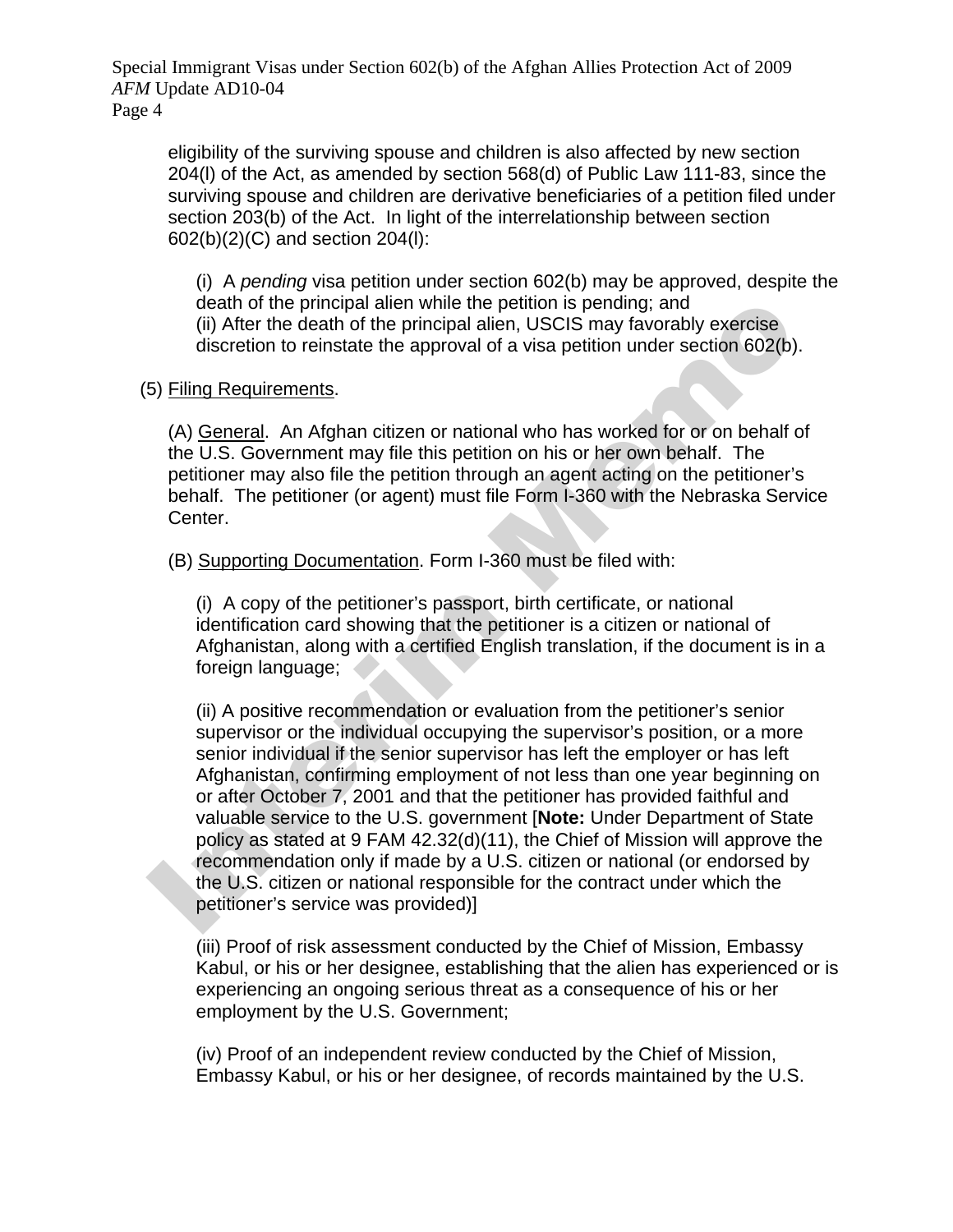Special Immigrant Visas under Section 602(b) of the Afghan Allies Protection Act of 2009 *AFM* Update AD10-04

Page 5

Government or hiring organization or entity, to confirm employment and faithful and valuable service to the U.S. Government; and

(v) If the petition is filed by a petitioner in the United States, a copy of the front and back of the petitioner's I-94, Arrival-Departure Record.

(C) Classification Requested. Petitioners filing under the Afghan Allies Protection Act of 2009 should check box *m*, *Other, explain* and write "Afghan Worker" in the space provided.

(D) Fees. By statute, there are no filing or biometric fees associated with this petition.

(6) Number of Visas That May Be Issued. Section 602(b)(3)(A) provides for a limit of 1,500 immigrant visas for principal aliens for each Fiscal Year from 2009 through 2013. But for each fiscal year from 2010 through 2013, the total number is increased by the difference between 1,500 and the number of visas actually used during the immediately prior fiscal year. If the numerical limitation for Fiscal Year 2013 is not reached, any unused numbers from that year may be used in Fiscal Year 2014. Numbers will not carry forward into Fiscal Year 2015.

Act of 2009 should check box *m*, *Other*, *explain* and write "Atghan Worker" in th<br>space provided.<br>(D) <u>Fees</u>. By statute, there are no filing or biometric fees associated with this<br>(p) <u>Tees</u>. By statute, there are no f (7) Eligibility to Adjust Status in the United States. Petitioners under this category may not file for adjustment of status concurrently. Section 245(c)(7) of the Immigration and Nationality Act (INA) provides that employment-based immigrants (including special immigrants) are ineligible to adjust status unless they are in a lawful nonimmigrant status. However, section 602(b)(9) of Public Law 111-8 waives three adjustment ineligibilities – sections  $245(c)(2)$ , (7), and (8) – for section 1244 and section 602(b) petitioners who were either paroled into the United States or admitted as nonimmigrants. Therefore, a paroled or admitted alien may apply for and obtain adjustment under section 602(b) even if the alien is not *currently* maintaining a lawful status and even if he or she has failed to maintain a lawful status in the past.

All approved petitioners and dependents must have successfully completed any appropriate DHS security checks prior to final issuance of an immigrant visa.

- (8) Class of Admission Codes.
- SQ-1 Special Immigrant Iraqi or Afghan Employee (Principal)
- SQ-2 Spouse of SQ-1
- SQ-3 Child of SQ-1
- SQ-6 Special Immigrant Iraqi or Afghan Employee (Principal Adjusting Status in the United States)
- SQ-7 Spouse of SQ-6
- SQ-8 Child of SQ-6